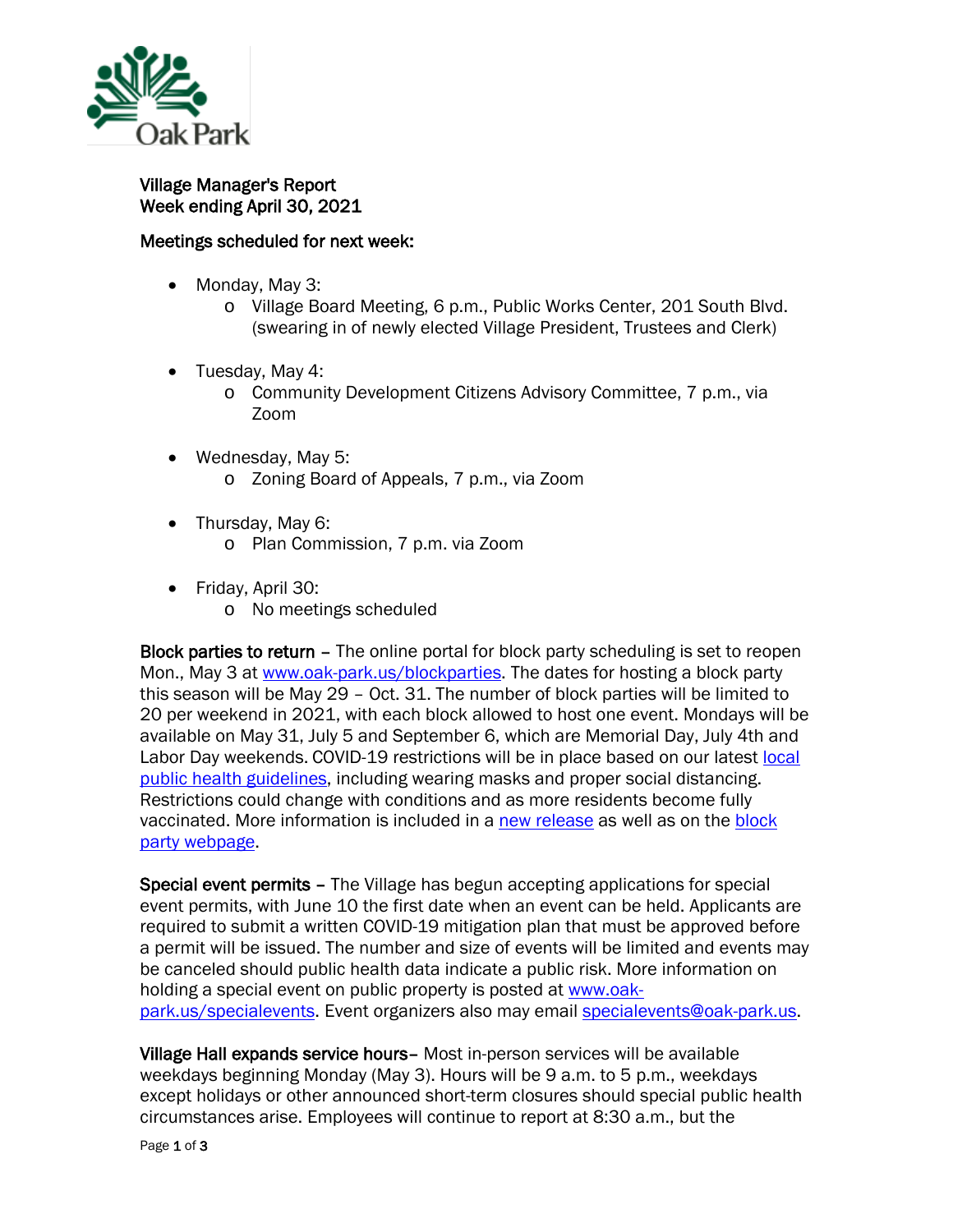additional half hour will be used to make sure all surfaces are properly cleaned. Late hours on non-holiday Mondays for parking matters will not be available at this time. Customers will be required to wear masks and practice proper social distancing. The number of customers inside Village Hall at one time also will be limited. Communications messages will continue to remind residents that many routine services are available without a trip to Village Hall by visiting [www.oak](http://www.oak-park.us/onlineservices)[park.us/onlineservices.](http://www.oak-park.us/onlineservices)

New business opening – Brewpoint Craft, a coffee café, opened this week at 163 S. Oak Park Ave., the former site of LIVE Café. The company also operates a retail storefront in Elmhurst. In addition to brewed coffee, the store will offer teas and food, as well as roasted coffee beans. More information about business is posted at [www.brewpointcoffee.com.](http://www.brewpointcoffee.com/)

Oak Park Avenue improvements – Oak Park Avenue is scheduled to reopen to traffic between Harrison and Van Buren streets by Fri., May 7 now that crews have installed the concrete pavement base course and plan to lay asphalt early next week. Water main installation is scheduled to begin next week between Randolph and Madison streets. Crews are finishing the roadway concrete patching and restoration on the 500 and 600 north blocks, as traffic between Chicago Avenue and Augusta Street continues to be detoured during work hours. All underground work remains on schedule to be completed in June, with resurfacing from Roosevelt Road to North Avenue to follow. The entire project is scheduled to be completed in November. Construction details and schedules are available at a dedicated website [www.opaveanew.com.](http://www.opaveanew.com/)

Pavement assessment to begin – A pavement condition evaluation project is scheduled to begin on Fri., May 7. [Applied Research Associates, Inc.,](https://www.ara.com/pavement-engineering-testing/) a contractor hired by the [Chicago Metropolitan Agency for Planning,](https://www.cmap.illinois.gov/) will use a specially equipped vehicle to navigate the streets at posted speeds while capturing high-quality digital images and laser data of pavement surfaces. The Village will have access to the data, which our engineers will use to create a pavement management program for street maintenance.

State projects – In anticipation of the Illinois Department of Transportation's resurfacing project on North Avenue, parking restrictions on several 1200 north blocks are being changed to two-hour parking from 9 a.m. to 5 p.m., Monday – Saturday from the current 8 to 10 a.m. parking prohibition. The goal is to provide parking options for patrons of North Avenue business during the project, which is likely to continue well into September. Meanwhile, IDOT has not yet provided the construction schedule to make corner sidewalk crossing ramps ADA compliant on Harlem Avenue from Roosevelt Road to North Avenue.

Miscellaneous construction updates – ComEd is scheduling late-night, temporary power outages in the downtown business district as crews make critical infrastructure repairs in two vaults. Affected businesses and residents are being contact directly by ComEd about the outages, which are expected to last about two hours. Meanwhile, crews are addressing punch list items on Lake Street, which may